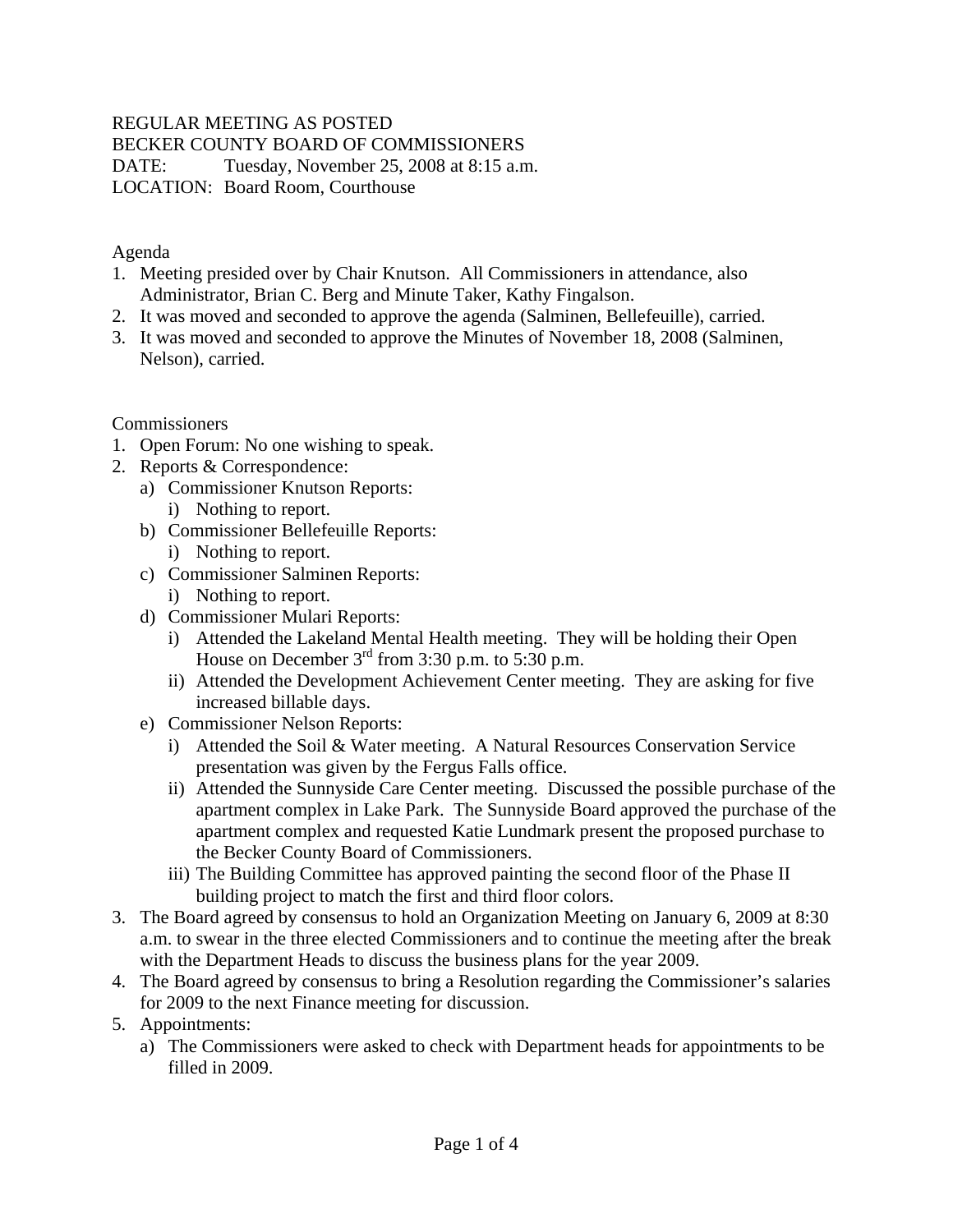- 4 . Committee assignments for next year were discussed. The Commissioners were asked to start working on the list for 2009 and have a preliminary list ready for the January  $6<sup>th</sup>$ Organizational Meeting for discussion.
- 5 . It was moved and seconded to amend the time for the Truth and Taxation Meeting from 7:00 p.m. to 5:00 p.m. (Salminen, Bellefeuille), carried.

Auditor-Treasurer

1. There were no licenses or permits.

Finance Committee Minutes

- 1. It was moved and seconded to approve the Claims (Nelson, Mulari), carried.
- 2. It was recommended by the Finance Committee to approve the request from the Veterans Service for acceptance of Grants in the amount of \$42,550.
- 3. It was moved and seconded to approve the authorization of the Human Service Committee to process the December claims (Nelson, Bellefeuille), carried.
- 4. It was recommended by the Finance Committee to approve the request from Natural Resource Management to approve the low bid of \$24,960 for 200,000 trees.
- 5. It was recommended by the Finance Committee to approve the request to amend the Truth and Taxation meeting from 7:00 p.m. to 5:00 p.m. to correspond with the advertisement in regards to the meeting.

## Natural Resource Management

1. It was moved and seconded to approve the low bid from PRT Inc. in the amount of \$24,960 for 85,000 red pine, 85,000 jack pine, 10,000 white pine, 10,000 blue fir and 10,000 white spruce for the spring of 2010 (Nelson, Mulari), carried.

Project Resources Corporation

- 1. Matthias Weigel presented an update on the Project Resources Corporation's Lakeswind project in Clay, Becker and Ottertail Counties and requested Becker County's signature on a Resolution of Support for the Lakeswind Project.
- 2. It was moved and seconded to approve the Resolution 11-08-2A, in support of the preliminary plan for the development of the Lakeswind Project (Nelson, Mulari), carried.

## Veterans Service

1. It was moved and seconded to approve the Grants from the Minnesota Department of Veteran Affairs (1) Book Grant for \$35,000; (2) NACVSO Training for 2009 for \$3,500; (3) Duplexing Scanner for \$950; (4) Reintegration Packets for \$2,000; (5) Laptop Computer for \$1,100 for a total of \$42,550 (Salminen, Bellefeuille), carried.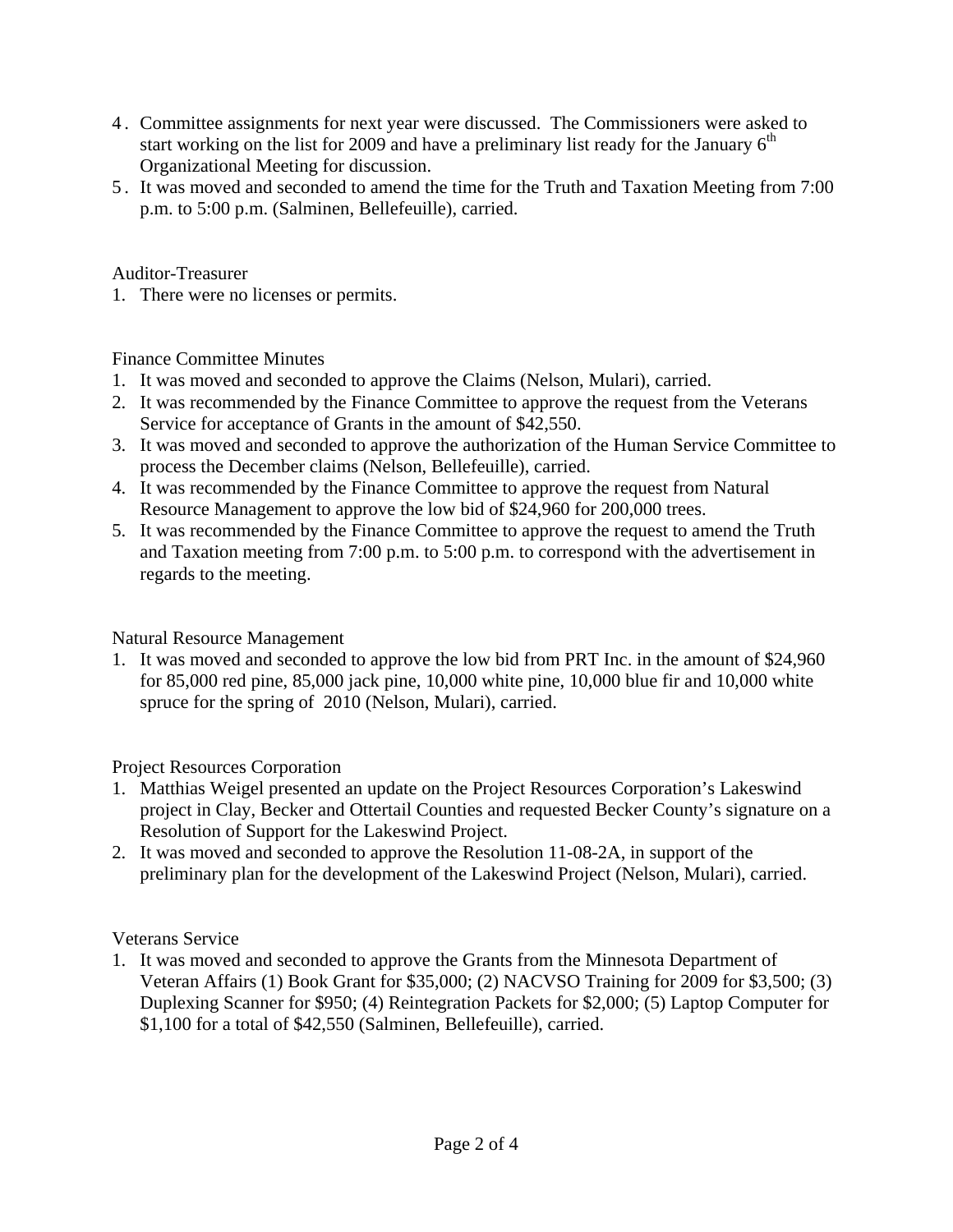Probation

1. A discussion was held on the Juvenile Center Program in Clay County. Data on secure and non-secure services were presented along with alternate sites for same services. The next meeting to discuss the budget shortages and plans for future billings will be held on December 4<sup>th</sup> with Commissioner Bellefeuille representing Becker County.

Human Services

- 1. It was moved and seconded to approve the agenda with the addition of the Development Achievement Center Agreement (Nelson, Mulari), carried.
- 2. It was moved and seconded to approve the purchase of the service agreement with the White Earth Tribal Mental Health (Salminen, Bellefeuille), carried.
- 3. By consensus of the Board it was agreed to accept the increase by Human Services of five days to the Development Achievement Center Agreement for the year 2009.
- 4. It was moved and seconded to accept the Income Maintenance Report (Salminen, Mulari), carried.
- 5. It was moved and seconded to accept the Children and Family Services Report (Salminen, Mulari), carried.
- 6. It was moved and seconded to accept the Adult Services Report (Salminen, Mulari), carried.
- 7. It was moved and seconded to approve the Human Services Claims (Salminen, Mulari), carried.
- 8. It was moved and seconded to accept the Community Health Report (Mulari, Salminen), carried.
- 9. It was moved and seconded to approve the Community Health Claims (Mulari, Salminen), carried.
- 10. It was moved and seconded to accept the Transit Ridership Report (Mulari, Salminen), carried.
- 11. It was moved and seconded to approve the Transit Claims (Nelson, Mulari), carried.

Planning and Zoning

- 1. It was moved and seconded to approve the change of zone from residential to industrial and to limit the conditional use permit for the business use of the proprietor for a truck terminal, shop, and yard, per the requests to support approval by the City of Frazee, Burlington Township, and the Frazee Economic Development Association for Frazee Holdings, LLC (Mulari, Nelson), Commissioner Salminen and Commissioner Knutson voting against the application, carried.
- 2. Planning Commission Recommendations, November 18, 2008: First Order of Business: Alex Bishop and Nancy Grabanski. It was moved and seconded to concur with Planning and Zoning to approve the conditional use permit to allow a second dwelling on the property described as: 37.26 acres in Govt Lot 3, Section 2, TWP 139, Range 36; located at 57239 Sartain Street, 24 ft. by 30 ft. in size, to be located within an existing garage, with the stipulation that the structure may only be used by the family member (Grabanski's brotherin-law) and once this family member is no longer living in the structure, the structure cannot become a rental unit (Mulari, Bellefeuille), carried.
- 3. Second Order of Business: Hough Inc. The motion was tabled by Mike Hough until the December meeting.